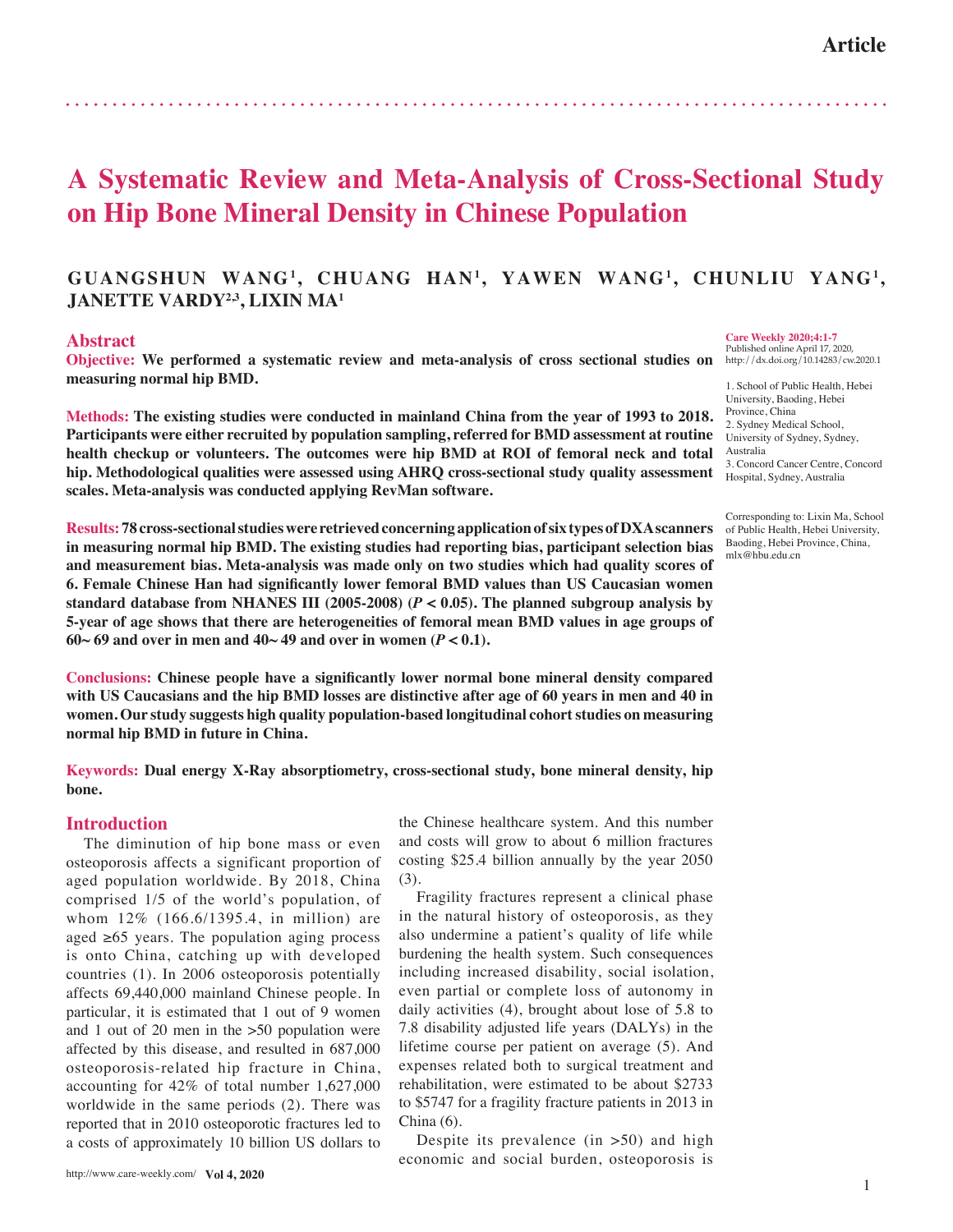perceived as a less severe disease, with respect to cancer and acute myocardial infarction, both by the public and primary care physicians in China. Because of dietary pattern, lifestyle and behavioral risk factors, osteoporosis has become a serious social and public health problem in China (7).

Efficient and accurate diagnostic constitute a fundamental support to clinical practice. For bone fracture prediction and the bone health screening, BMD (bone mineral density) or non-BMD measurements using DXA (Dual energy X-ray absorptiometry) instrument are popular in health care centers (8, 9). Up until now, many small sample size cross-sectional studies measuring normal femoral BMD have been available for Chinese people. To improve the quality of BMD measurement and fracture risk assessment and ultimately improve patient care, we performed a systematic review and meta-analysis on the methodological qualities as well as the effect size of the cross-sectional studies.

## **Method and materials**

## **Study selection and search strategy**

Authors first identified the citations by searching the following electronic databases from inception to July 2018: PubMed, Cochrane Library, Chinese National Knowledge Infrastructure (CNKI, 1979–), Chinese Biomedical Literature Database (CBM, 1978), WanFang database (1982–), and Chinese Scientific Journal Database (VIP, 1989–). The reviewers independently performed the screening of studies, selection, validation, data extraction, and assessment of methodological quality. Disagreements were resolved by consensus with the third author. We selected cross-sectional designed studies that investigated the normal femoral BMD value. The following search terms were used individually and in combination: "femoral", "femur", "hip", "neck", "trochanter", "Ward's", "bone mineral density", "bone density", "normal reference range", "normal reference value", "Chinese", "dual-energy X-ray absorptiometry", "DEXA", "DXA", and "crosssectional study".

#### **Inclusion criterion**

Citations had to meet the following inclusion criteria: (1) cross-sectional study; (2) participants were Chinese Han ethnicity, ambulatory, living in China, in good health, with no medical complications or receiving treatment for conditions known to affect bone metabolism, including liver or renal failure, malignant tumor, hematological system diseases, rheumatological diseases, hyperthyroidism, diabetes mellitus, primary hyperparathyroidism, bilateral orchidectomy, pituitary or adrenal diseases; (3) outcome were femoral BMD (dividing the amount of bone mineral contents by the area measured, g/cm 2 ) at hip ROI (Region of interest) measured using any type of central DXA instruments, and the hip ROI were defined (8) including: use femoral neck, or total proximal femur whichever the precision error is lowest; BMD may be measured at either hip. Female participants who were pregnant or lactating were excluded. There was no limitation for gender, occupation, educational level etc., except athletes were excluded.

## **Risk of bias (methodological quality) assessment**

The methodological qualities and risk of biases of existing studies were assessed by two authors independently using the 9 items from scale of "AHRQ cross-sectional/prevalence study quality assessment forms" (10). Then risk bias scores were calculated with each item scored 1 point. Trials that met all the above criteria in regard to the impact on the BMD were judged as having a low risk of bias; trials which met none of the criteria were judged as having a high risk of bias and could not be recommended. Trials with insufficient information to classify were regarded as having an unclear risk of bias. Disagreements were resolved by discussion and consensus was made with involvement of the third author where necessary. We choose studies whose risk bias scores are  $\geq 6$  points for meta-analysis on the hip BMD.

#### **Data analysis**

Extractions of data were conducted by the reviewers independently using Microsoft Excel. The structured data extraction forms consisted of bibliographic information, type of DXA scanner, outcomes and measurements, risk of biases and so on. Meta-analysis was performed using RevMan 5.3 software and the generic inverse variance meta-analysis for non-comparative studies was adopted to estimate the effect size of mean BMD (11). Estimated mean femoral BMD (g/ cm 2 ) values at ROI were pooled in specific age, gender, types of DXA scanners. The effect size was presented as an estimation of mean with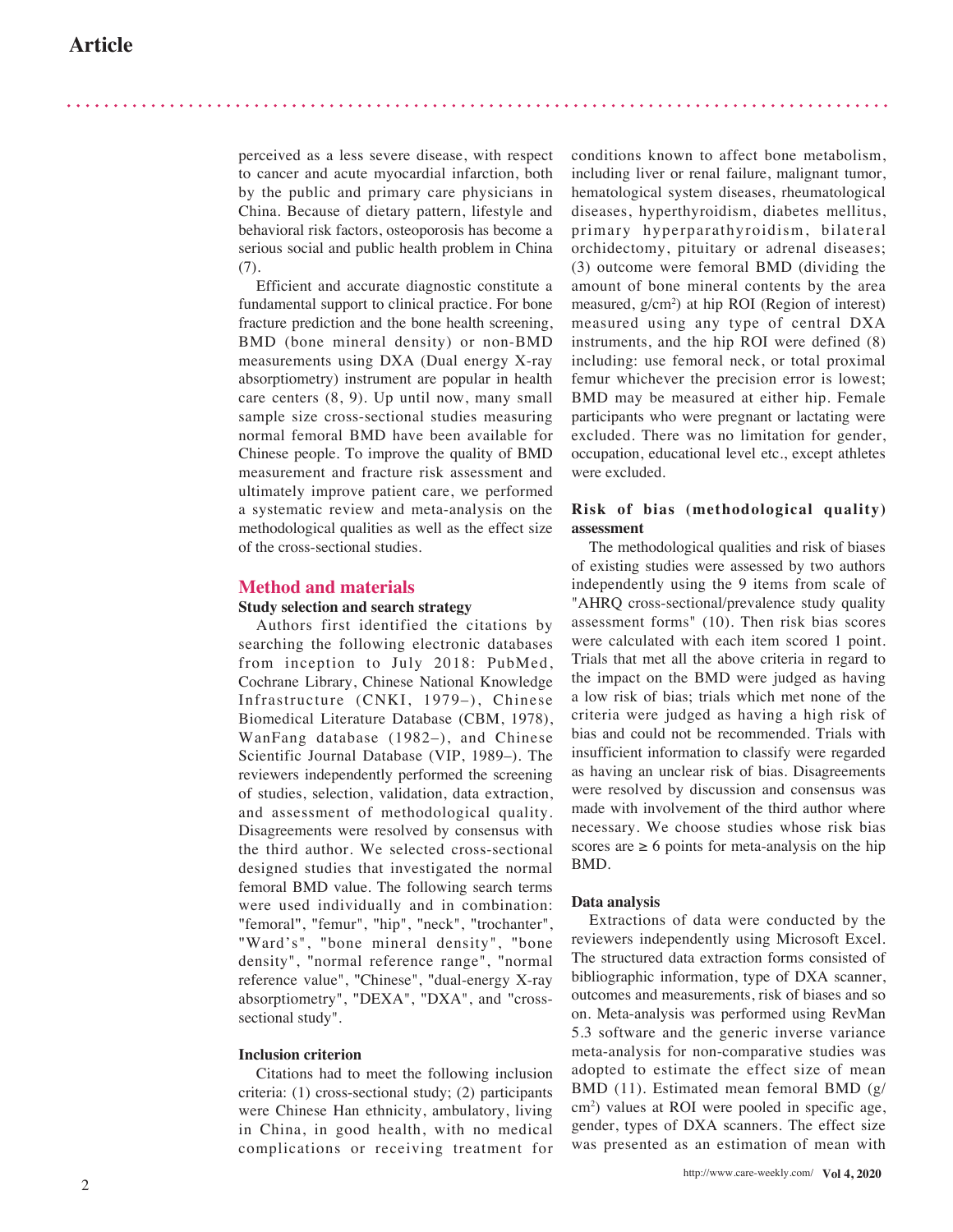95% confidence intervals (CIs). A fixed effects model was used unless there was evidence of heterogeneity. We assessed heterogeneity using the chi-squared test and/or *I*-squared statistic. We considered an  $\alpha \leq 0.1$  and/or  $I^2 \geq 50$  % was indicative of substantial heterogeneity. When heterogeneity was present, subgroup analysis was conducted according to planned age interval of 5-year. Then based on interval estimation and statistical inference of population mean, we made a comparison between BMD levels of Chinese and that of US Caucasians taken from the database NHANES III (the third national health and nutrition examination survey) 2005-2008 (11) to elucidate trends of BMD changes between the two races.

## **Results**

## **Description of studies**

Figure 1 outline the citation searching process and study selection. A total of 78 cross-sectional studies ( $N = 108,392$ ) published from 1993 to 2018 were retrieved. 76 articles were published in full in Chinese and two in English.

Participants were aged from 2 to 102 years old, and were from 23 administrative provinces or municipalities throughout China. Their femoral neck and total hip BMD were measured using central DXA systems available in their local hospital. The following types of DXA were used in the 78 studies: GE Lunar (42/78, 53%); Hologic (19/78, 24%); Norland (6/78, 7%); DMS Challenger (9/78, 11%); Medlink Osteocore (2/78, 3%); and I'ACN (2/78, 3%) (Two types of scanners were used in one study). The investigation intervals varied from 0.4 to 13.33 years with a median of 3 years. Femoral BMD were measured at region of femoral neck (75/78, 96%), total hip (11/78, 14%), trochanter (70/78, 90%), inter-trochanter (5/78, 6%), and Ward's triangle (Ward's) (68/78, 87%) respectively.

## **Methodological qualities of the existing studies**

The qualities of original studies were assessed as following, see Table 1. (1) The source of information of the existing studies was collected through cross-sectional studies in mainland Chinese Han. Of these, 77% (60/78) were clinical record reviews on routine health checkup; 14% (11/78) were surveys recruiting subjects based on population sampling; and 9% (7/78) indicated their subjects were volunteers. None of the studies reported a flow chart or a clinical trial identifier number. (2) Approximately 91% (71/78) of the



*Figure 1.* **Flow chart of literature search**

studies listed inclusion and exclusion criteria for subjects, others only referred to 'normal people'. (3) Roughly less than a half of the studies (33/78, 42%) did not indicate the time period used for identifying subjects. (4) Overall, 24% (19/78) of the studies reported the radiologists of the BMD measurement were trained before investigation, and 54% (36/78) referred that quality control of the measurement was accomplished through periodical calibration on DXA instruments using anthropomorphic phantoms at its own health care center. (5) Approximately half (40/78, 51%) of the studies described the precision of test/retest of BMD measurements for quality assurance purposes. (6) About one fifth (17/78, 22%) of the studies described the proportion of the baseline confounding factors such as body weight, height, menstruation status, diet and eating habits. (7) None of the studies explained if any subjects were excluded from the analysis or how missing data were handled. In conclusion, 81% (63/78) of the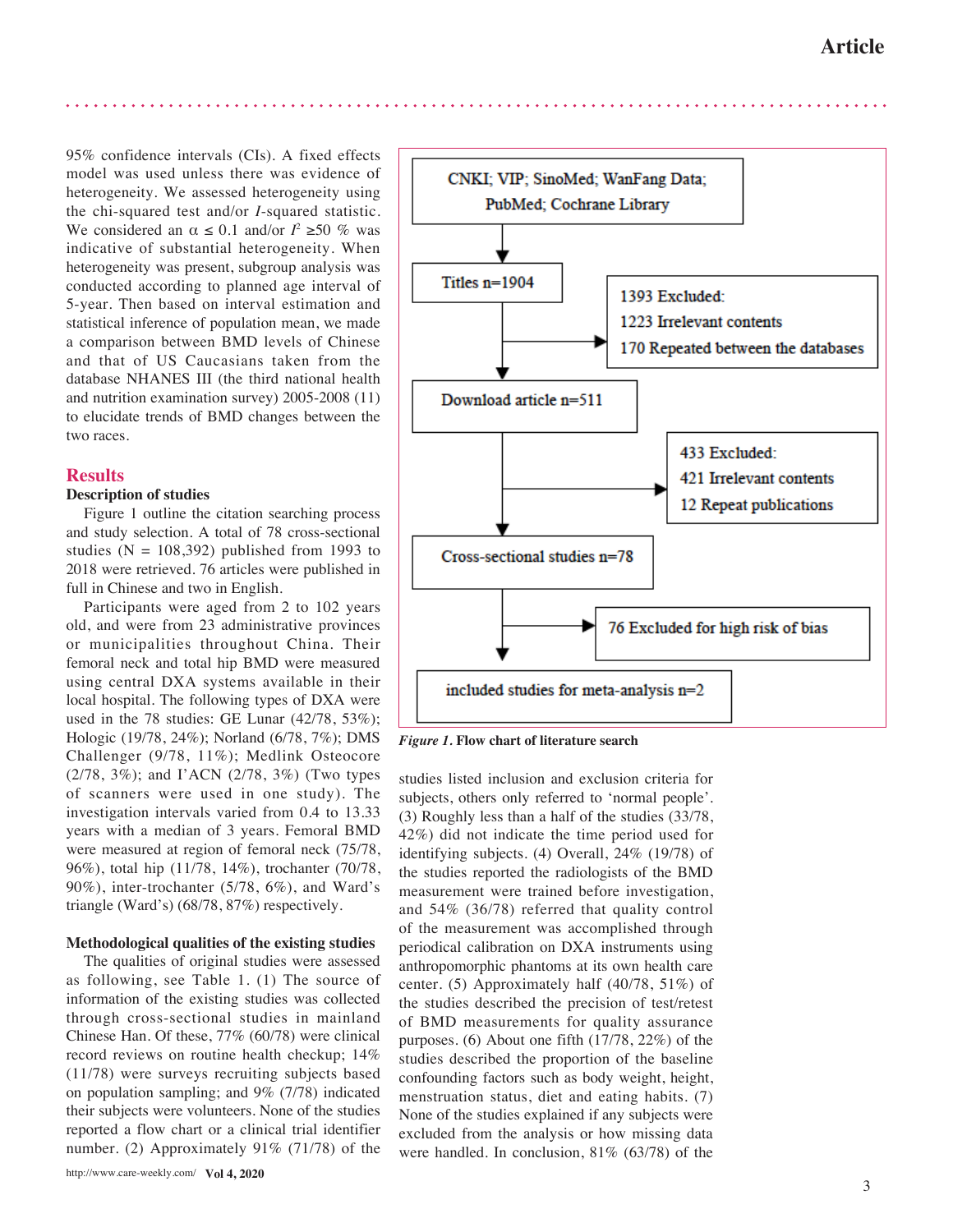| <b>Item</b>                                                                                                                                                                                                                                                                                                                                                                    | reporting rate $(\% )$ |  |  |  |  |  |  |
|--------------------------------------------------------------------------------------------------------------------------------------------------------------------------------------------------------------------------------------------------------------------------------------------------------------------------------------------------------------------------------|------------------------|--|--|--|--|--|--|
| 1) Define the source of information (survey, record review)                                                                                                                                                                                                                                                                                                                    | 100                    |  |  |  |  |  |  |
| 2) List inclusion and exclusion criteria for exposed and unexposed subjects (cases and controls) or refer to previous publications                                                                                                                                                                                                                                             | 91                     |  |  |  |  |  |  |
| 3) Indicate time period used for identifying patients                                                                                                                                                                                                                                                                                                                          |                        |  |  |  |  |  |  |
| 4) Indicate whether or not subjects were consecutive if not population-based                                                                                                                                                                                                                                                                                                   |                        |  |  |  |  |  |  |
| 6) Describe any assessments undertaken for quality assurance purposes (e.g., test/retest of primary outcome measurements)                                                                                                                                                                                                                                                      |                        |  |  |  |  |  |  |
| 7) Explain any patient exclusions from analysis                                                                                                                                                                                                                                                                                                                                | $\Omega$               |  |  |  |  |  |  |
| 8) Describe how confounding was assessed and/or controlled.                                                                                                                                                                                                                                                                                                                    | 22                     |  |  |  |  |  |  |
| 9) If applicable, explain how missing data were handled in the analysis                                                                                                                                                                                                                                                                                                        | $\Omega$               |  |  |  |  |  |  |
| 10) Summarize patient response rates and completeness of data collection                                                                                                                                                                                                                                                                                                       |                        |  |  |  |  |  |  |
| Note: a) AHRQ: The Agency for Healthcare Research and Quality                                                                                                                                                                                                                                                                                                                  |                        |  |  |  |  |  |  |
| The 5th and 11th item are no relevent to the risk bias assessment.                                                                                                                                                                                                                                                                                                             |                        |  |  |  |  |  |  |
| (5) Indicate if evaluators of subjective components of study were masked to other aspects of the status of the participants.                                                                                                                                                                                                                                                   |                        |  |  |  |  |  |  |
| (11) Clarify what follow-up, if any, was expected and the percentage of patients for which incomplete data or follow-up was obtained                                                                                                                                                                                                                                           |                        |  |  |  |  |  |  |
| Note: a) AHRQ: The Agency for Healthcare Research and Quality; Note: a) AHRQ: The Agency for Healthcare Research and Quality; The 5th and 11th item are no relevent to the risk<br>bias assessment; The 5th and 11th item are no relevent to the risk bias assessment; (5) Indicate if evaluators of subjective components of study were masked to other aspects of the status |                        |  |  |  |  |  |  |

of the participants; (5) Indicate if evaluators of subjective components of study were masked to other aspects of the status of the participants; (11) Clarify what follow-up, if any, was expected and the percentage of patients for which incomplete data or follow-up was obtained; (11) Clarify what follow-up, if any, was expected and the percentage of patients for which

**Table 1.** AHRQ a) Cross-Sectional/Prevalence Study Quality Assessment Forms

incomplete data or follow-up was obtained

original studies had risk bias scores of less than 5, and less than 2% (2/78) had scores of 6 (12, 13).

#### **Pooling results of hip BMD**

Estimation of population means of hip BMD and its 95% confidence intervals

Among the 78 cross-sectional studies, only two surveys (12, 13) met the conditions for meta-analysis were included. Table 2 outlines the femoral BMD levels, pooling results and US Caucasians reference database. Highlight that normal bone losses are age related. The peak total hip BMD appears to be reached in the 20  $\sim$  29 years age group both in men and women respectively (female neck BMD appears highest at  $30 \sim 39$  age group). Subsequently they begin to lose mineral mass in the  $40 \sim 49$  year age group. Women from the age of  $40 \sim 49$  showed a faster rate of decline in mean BMD than men matched by age- group.

## **Subgroup analysis**

Subgroup analysis of femoral BMD was explored by planned age interval of 5-year. There were heterogeneities of femoral mean BMD values in age group of 40~49 and over in women, and  $60~69$  and over in men ( $P < 0.1$ ), See Table 2.

## **Comparison of mean femoral BMD (g/cm2 ) value and statistical inference**

Table 2 shows the comparison of female mean hip BMD in categories of Hologic QDR 4500 between female Chinese and US Caucasians Standard Database of NHANES III (3). The Chinese normative BMD data partially overlaps head and tail with Caucasian BMD values. Female US Caucasians had a statistical significant higher femoral BMD value than Chinese women  $(9, 12-13)$   $(P < 0.05)$ .

#### **Discussion**

The societal and economic burden of osteoporosis are increasing as the population ages in China, as in other developing countries. BMD measurement and fracture risk prediction will continue to be needed. In our review, a variety of different central DXA instruments and techniques are applied by radiologists in different clinical settings in china. However due to practical limitations in the surveys such as time, budget, the process of measurement and outcome reporting of hip BMD in some studies might not met the official position of ISCD 2015 (The International Society for Clinical Densitometry) (8). Our review shows that the following methodological qualities need to be improved in future studies.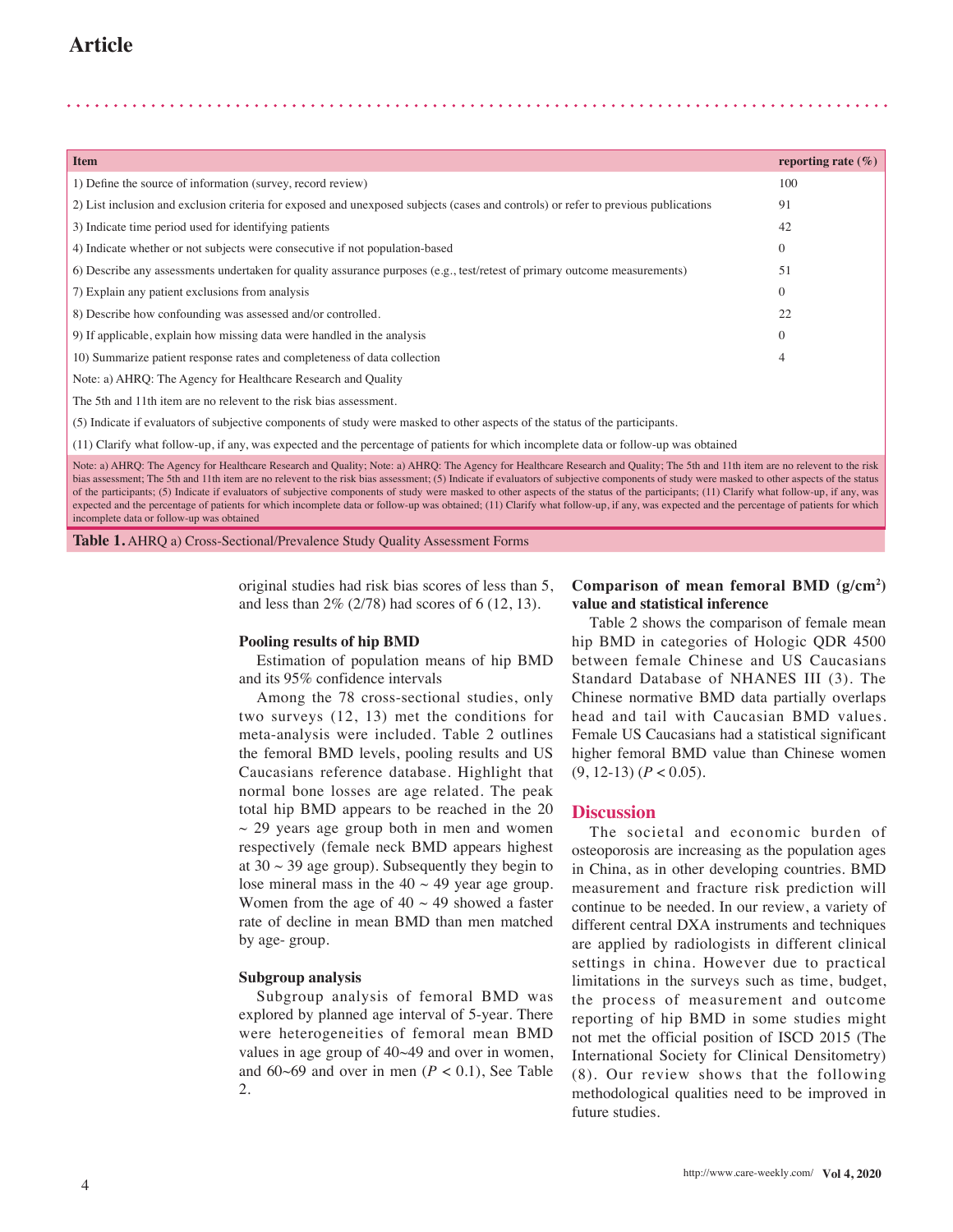| <b>Study ID/DXA</b> | Gender & site    | Age groups     | Mean(SD) <sup>b</sup> of BMD  | n/n     | P Value <sup>c</sup> | $\mathbb{I}^{2c}$ | Mean [95% CI] <sup>d</sup> | $\mathbf{N}$ $\mathrm{^e}$ | <b>Mean(SD)</b> from          |
|---------------------|------------------|----------------|-------------------------------|---------|----------------------|-------------------|----------------------------|----------------------------|-------------------------------|
|                     |                  |                |                               |         |                      |                   |                            |                            | <b>NHANES III<sup>e</sup></b> |
| Zhang ZL 2006 (12)  | Male /neck       | $20$ yr $\sim$ | 0.899(0.098)/0.866(0.121)     | 55/47   | 0.13                 | 55%               | 0.8846 [0.8525~0.9167]     | 285                        | 0.948(0.124)                  |
|                     |                  | $30yr \sim$    | 0.7880(0.127)/0.8170(0.113)   | 43/46   | 0.26                 | 22%               | 0.8042 [0.7760~0.8324]     | 337                        | 0.884(0.127)                  |
| Hologic QDR2000     |                  | $40$ yr $\sim$ | 0.7940 (0.108)/0.7920 (0.123) | 45/65   | 0.93                 | $0\%$             | 0.7729 [0.7712~0.8147]     | 329                        | 0.871(0.121)                  |
|                     |                  | $50$ yr $\sim$ | 0.7790(0.108)/0.7650(0.104)   | 112/150 | 0.29                 | 10%               | 0.7709 [0.7573~0.7844]     | 341                        | 0.832(0.123)                  |
|                     |                  | $60$ yr $\sim$ | 0.7540 (0.115)/0.7320 (0.110) | 257/238 | 0.03                 | 79%               | 0.7430 [0.7214~0.7645]     | 309                        | 0.807(0.123)                  |
|                     |                  | $70$ yr $\sim$ | 0.7290(0.113)/0.7050(0.127)   | 204/75  | 0.15                 | 52%               | $0.7202$ [0.6975~0.7429]   | 330                        | 0.770(0.130)                  |
|                     |                  | 80 $vr$ ~      | 0.7150 (0.112)/0.5990 (0.116) | 36/12   | 0.002                | 89%               | 0.6603 [0.5468~0.7738]     | 214                        | 0.734(0.134)                  |
| Zhang ZL 2006       | Male/ total hip  | $20yr \sim$    | 0.984(0.115)/0.948(0.117)     | 55/47   | 0.12                 | 59%               | $0.9667$ [0.9315~1.0020]   | 285                        | 1.067(0.120)                  |
|                     |                  | $30yr \sim$    | 0.880(0.133)/0.907(0.121)     | 43/46   | 0.32                 | $0\%$             | 0.8952 [0.8690~0.9215]     | 337                        | 1.029(0.134)                  |
| Hologic QDR2000     |                  | $40yr \sim$    | 0.871(0.113)/0.898(0.131)     | 45/65   | 0.25                 | 25%               | 0.8849 [0.8584~0.9113]     | 329                        | 1.040(0.130)                  |
|                     |                  | $50$ yr $\sim$ | 0.906(0.112)/0.892(0.105)     | 112/150 | 0.3                  | 5%                | 0.8976 [0.8842~0.9111]     | 341                        | 1.015(0.142)                  |
|                     |                  | 60 yr $\sim$   | 0.872(0.119)/0.856(0.122)     | 257/238 | 0.14                 | 54%               | 0.8642 [0.8486~0.8799]     | 309                        | 0.997(0.137)                  |
|                     |                  | 70 yr $\sim$   | 0.844(0.123)/0.801(0.130)     | 204/75  | 0.01                 | 84%               | $0.8243$ [0.7823~0.8663]   | 330                        | 0.961(0.143)                  |
|                     |                  | 80 yr $\sim$   | 0.821(0.100)/0.690(0.144)     | 36/12   | 0.003                | 88%               | 0.7610 [0.6331~0.8890]     | 214                        | 0.917(0.157)                  |
| Liao EY 2002 (13)   | Female/neck      | $20$ yr $\sim$ | 0.797(0.097)/0.781(0.080)     | 130/112 | 0.16                 | 49%               | 0.7885 [0.7729~0.8042]*    | 262                        | 0.884(0.113)                  |
|                     |                  | $30yr \sim$    | 0.804(0.109)/0.805(0.105)     | 152/196 | 0.93                 | $0\%$             | 0.8046 [0.7934~0.8158]*    | 267                        | 0.849(0.119)                  |
| Hologic QDR 4500A   |                  | $40$ yr $\sim$ | 0.791(0.106)/0.772(0.103)     | 445/387 | 0.001                | 86%               | $0.7816$ [0.7629~0.8002]*  | 357                        | 0.821(0.114)                  |
|                     |                  | $50$ yr $\sim$ | 0.730(0.105)/0.680(0.103)     | 244/192 | < 0.001              | 96%               | $0.7051$ [0.6561~0.7541]*  | 291                        | 0.763(0.122)                  |
|                     |                  | $60$ yr $\sim$ | 0.636(0.087)/0.603(0.090)     | 239/159 | < 0.001              | 92%               | 0.6198 [0.5875~0.6521]*    | 286                        | 0.723(0.106)                  |
|                     |                  | $70$ yr $\sim$ | 0.591(0.104)/0.543(0.120)     | 110/74  | 0.005                | 87%               | $0.5680$ [0.5210~0.6150]*  | 274                        | 0.676(0.117)                  |
| Liao EY 2002        | Female/total hip | $20$ yr $\sim$ | 0.875(0.106)/0.840(0.083)     | 130/112 | 0.004                | 88%               | 0.8571 [0.8228~0.8914]*    | 262                        | 0.971(0.114)                  |
|                     |                  | $30$ yr $\sim$ | 0.860(0.114)/0.873(0.116)     | 152/196 | 0.29                 | $9\%$             | 0.8671 [0.8544~0.8798]*    | 267                        | 0.955(0.125)                  |
|                     |                  | $40yr \sim$    | 0.860(0.107)/0.843(0.109)     | 445/387 | 0.02                 | 81%               | 0.8516 [0.8350~0.8683]*    | 357                        | 0.944(0.131)                  |
| Hologic QDR 4500A   |                  | $50$ yr $\sim$ | 0.803(0.104)/0.747(0.1123)    | 244/192 | < 0.001              | 96%               | 0.7752 [0.7203~0.8301]*    | 291                        | 0.893(0.133)                  |
|                     |                  | $60$ yr $\sim$ | 0.701(0.103)/0.663(0.096)     | 239/159 | < 0.001              | 93%               | 0.6822 [0.6449~0.7194]*    | 286                        | 0.852(0.120)                  |
|                     |                  | $70$ yr $\sim$ | 0.641(0.122)/0.586(0.135)     | 110/74  | 0.005                | 87%               | 0.6145 [0.5607~0.6684]*    | 274                        | 0.802(0.139)                  |

Notes: b. Mean(SD) of femoral BMD classified by age intervals of 5-year for Chinese people scanned by Hologic QDR 4500A; c. Heterogeneity test across the Mean (SD) of femoral BMD; d. Pooling result of Mean of BMD; e. Reference data reported from NHANES III (2005-2008) for Non-Hispanic white scanned by Hologic QDR 4500C; \* *P* < 0.05 comparison between pooling result and the reference data

Table 2. Meta-analysis of hip BMD (g/cm<sup>2</sup>) levels and heterogeneities test between subgroups

## **Methodological quality of the existing studies**

http://www.care-weekly.com/ **Vol 4, 2020** There have been a number of methodological challenges to the majority of the original studies. (1) Reporting bias: this occurred when missing or inexplicit reporting some items relevant to cross-sectional survey on BMD measurement. These items are including baseline information (demographic and anthropometric data), flow chart of clinical studies, missing data and statistical disposal methods. They are valuable in reading the procedure of the original studies and in assessing its internal and external validities. And they are also critical in developing best clinical practices in the acquisition, interpretation, and clinical application of normal BMD. Additionally, we found that some studies selected reporting normal hip BMD at regions of Wards' or other anatomic site rather than that at ROIs of femoral neck or total hip. These areas are not sensitive in predicting fracture risk based on ISCD official positions (8). (2) Participant selection bias: few of the existing studies reported that their sample was population-based, or mentioned consecutive subjects of clinical record review, so it was difficult to judge the integrity of data collection. Some study had small sample sizes (less than 30), which increases the likelihood of sampling error. Furthermore, their results of BMD have poor representativeness of the studied population. Small sample size in some groups also have lower statistical power, which could enlarge the width of normal mean hip BMD distribution leading to false negative statistical inference in diagnosis of osteoporosis. (3) Measurement bias: one half of the studies did not report key measurement parameters of precision or LSC, making it is impossible to differentiate whether risk bias was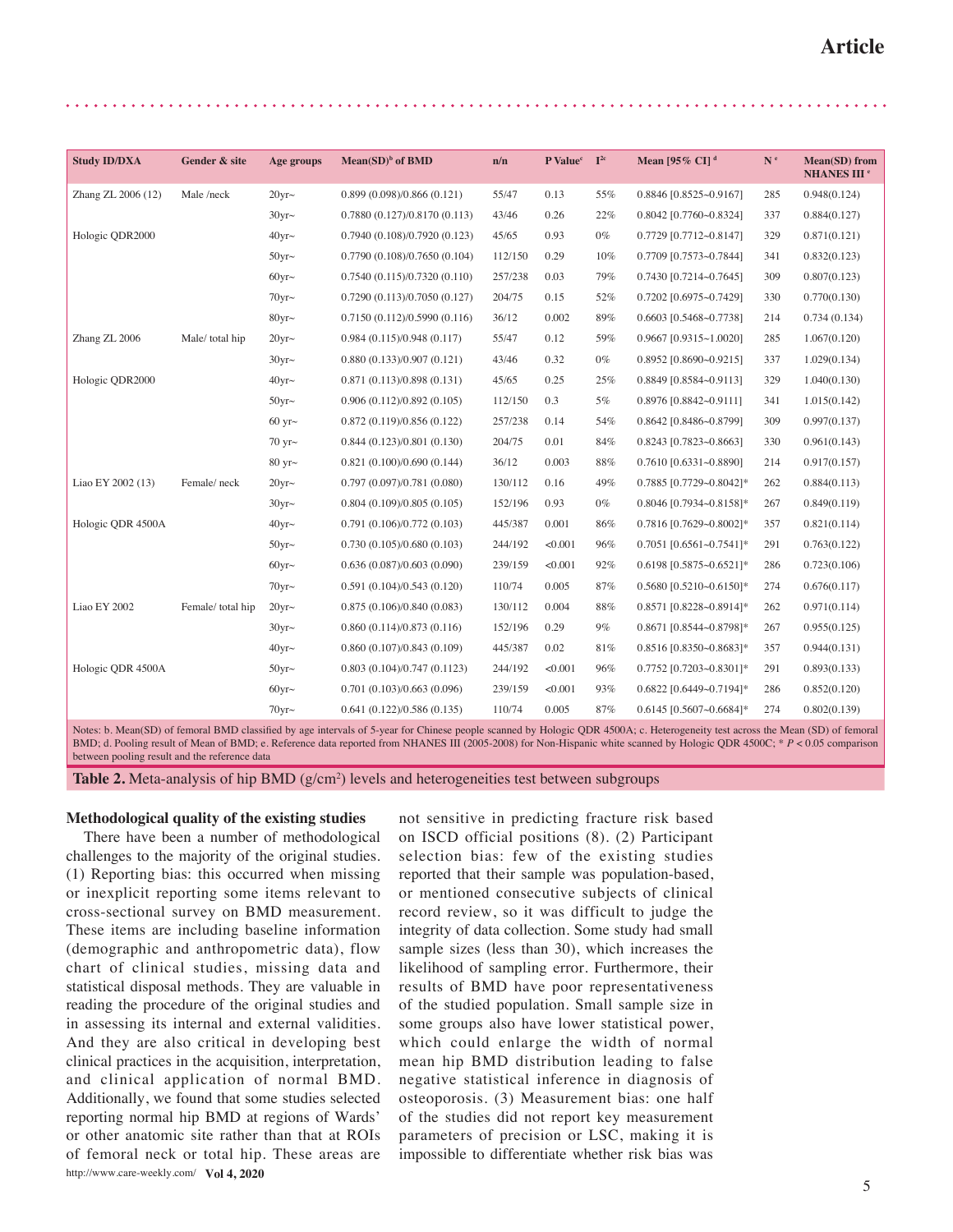introduced by the instrument or radiologist in BMD measurements or the data had systematic deviation. Failure to comply with manufacturers' recommendations for routine device maintenance and quality control also might result in unreliable BMD measurements. Issues such as calibration shifts can also occur after moving a DXA system, following reassembly or breakage of its components. Regular measurement of a phantom will detect these changes and render the device can be recalibrated in time (8, 9). In a word, we recommend future researchers follow the official position from ISCD on measuring normal hip BMD (8) and the STROBE statement (Strengthening the Reporting of Observational Studies in Epidemiology) in reporting crosssectional /prevalence study. Our study certainly advocate training programs for DXA radiologists to improving the quality on evaluating hip BMD and certification program to encourage technologists and radiologists to keep their knowledge and skills current.

## **Trends of BMD changes and the comparison of hip BMD between Chinese and Caucasians**

Our study shows bone diminutions in the hip begin relatively early in life, in the age group of  $40 \sim 49$  years in Chinese women and men. First, these BMD changes are in general agreement with the trends of J C Stevenson (14) who stated that the peak femoral bone mineral density of both male and female Caucasians occurs around 30  $\sim$  35 years of age. Second, Chinese Han women have a statistically significant lower hip BMD level than age- matched American Caucasian women from previous research (9, 15). This might mainly due to the difference of their dietary calcium intakes and different food consumption patterns (8). A systematic review (16) on dietary calcium intakes from the year of 2000 to 2007 found that the mean calcium intakes were 450.4 mg/day for average Chinese adult, which were about half of dietary calcium assumption of 912  $\pm$  217 mg/day for middle adults living in all parts of England from 1982 to 1989 (17). Except for lower calcium intake, environmental pollutions and sedentary lifestyle may also play a role for relatively lower level of hip bone mass for Chinese people (18, 19).

Our review also advise that normal hip BMD levels might be classified by age interval of equal or less than 5-year for participants of 40 years and over in women and 60 and over in men in future studies. Considering the needs of long-term

surveillance and assessment on the changes of BMD and risk factors, a design of populationbased randomized longitudinal cohort perspective study rather than cross-sectional studies would be recommended in future study in clinical practice (20).

## **Conclusion**

Chinese people have a significantly lower normal bone mineral density compared with US Caucasians and hip BMD losses are distinctive after age of 60 years in men and 40 in women. A well designed, national wide populationbased longitudinal prospective cohort study on measuring normal hip BMD is recommended in China. And tremendous efforts should pay for high-quality education programs for technologists and radiologists to assure their knowledge and competence, and sound methodology in BMD measurement to develop and update scientifically grounded best clinical practices in management of osteoporosis.

#### **Funding**

The sponsors had no role in the review or approval of the manuscript.

#### **Acknowledgments**

This work was supported by the Key medical research project from the Department of Health of Hebei Province (No.07130 to Lixin Ma); Hebei University Natural Science Foundation (2013-264, and 2007Y04 to Lixin Ma); Project of innovation and scientific research training for Hebei University students (No. 2018168 to Lixin Ma and Jing Liu, etc); and Project of innovation and scientific research training for college students of Hebei Province (No.201710075084 to Chunliu Yang and Lixin Ma); We would like to thank all participants and investigators in this study.

#### **Conflicts of Interest**

The authors have declared no conflicts of interest.

#### **References**

- 1. Editorial Board of Osteoporosis Prevention and Treatment from the China Health Promotion Foundation. China white paper on osteoporosis. Chinese Journal of Health Management 2009; 3(3):148-154. DOI:10.3760/cma.j.issn.1674-0815.2009.03.006.
- Johnell O, Kanis JA. An estimate of the worldwide prevalence and disability associated with osteoporotic fractures. Osteoporos Int 2006; 17(2):1726-1733. DOI 10.1007/s00198-006-0172-4(8).
- 3. Si L, Winzenberg TM, Jiang Q, Chen M, Palmer AJ. Projection of osteoporosis-related fractures and costs in China: 2010–2050. Osteoporos Int 2015; 26(7): 1929-1937. Doi:10.1007/s00198-015- 3093-2.
- 4. Watts NB, Bilezikian JP, Camacho PM, Greenspan SL, Harris ST, Hodgson SF, et al. American association of clinical endocrinologists medical guidelines for clinical practice for the diagnosis and treatment of postmenopausal osteoporosis: executive summary of recommendations. Endocrine Practice 2010; 16(6): 1016. doi:10.4158/EP.16.6.1016
- 5. Josep Darbà, Lisette Kaskens, Nuria Pérez-Álvarez, Santiago Palacios, José Luis Neyro, Javier Rejas. Disability-adjustedlife-years losses in postmenopausal women with osteoporosis: a burden of illness study. BMC Public Health 2015; 15(1): 324. doi: 10.1186/s12889-015-1684-7
- 6. Yang Y, Du F, Lu T, Xie Z, Xu W, Huang Q, Ye WW, Burge R. Outpatient medical costs, indirect costs, and family burden of osteoporosis fracture in China. Value in Health 2013; 16(7): A561. doi:10.1016/j.jval.2013.08.1481